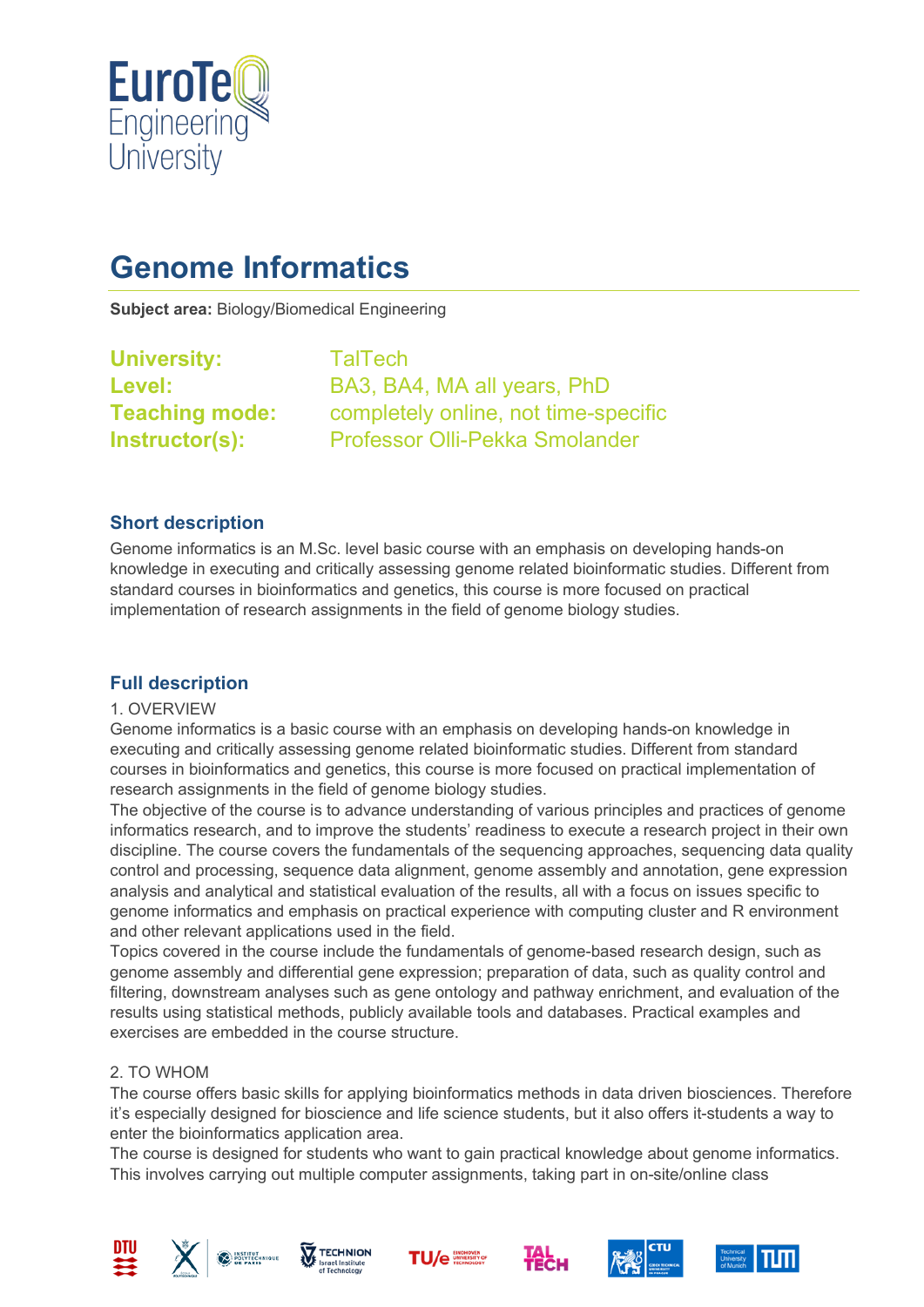

discussions, and working independently and in a group on the provided case-study assignment. The course offers basic skills for applying bioinformatics methods in data driven biosciences. Therefore it's especially designed for bioscience and life science students, but it also offers it-students a way to enter the bioinformatics application area.

The main learning outcomes are to gain an understanding of the uses and limitations of common tools for analysing bioinformatic data and to develop competence in collecting, evaluating, and analysing sequencing-based data. Students will improve their capacity to interpret and critically assess methodological execution of empirical genome related bioinformatic studies. On completion of this course, students are prepared to utilise obtained methodological skills in their master's theses, doctoral dissertations, and/or other research projects.

#### 3. PASSING THE CLASS

There are 5 assignments and 2 project works on which your final grade will be based on. In addition there are courseworks that are graded passed / not passed.

A successful study strategy involves keeping up with the readings as we go. Your schedule should allow for this. The workload is calculated to be a little less than five hours per class, so that means a student should reserve about 10 hours of course working time every week.

The course reading package consists of scientific articles and other relevant material. Unavoidably some parts are demanding, technically as well as language wise. When reading the articles, please pay particular attention to their Research questions, Methods, and Result sections.

The course assignments require analysis skills and judgement which reflect the knowledge gained in the class and through independent work on the assigned reading. The assignments may not have a single correct answer and are graded for quality, as reflected in the rigorous execution, strong argumentation of the choices you make, and clarity of reporting.

#### 4. A NOTE ON COURSE IMPLEMENTATION

The course is fully available online. There is also a parallel implementation available for TalTech students which also includes contact teaching. Both implementations are identical in content and learning objectives. There may be interaction between students from the two implementations through exercises. If needed (e.g.due the Covid-19 situation) the whole class will be moved online. Links to all pre-recorded lectures will be provided to you through Moodle.

#### **Learning outcomes**

#### 5. COURSE GOALS AND LEARNING OUTCOMES

This course is designed to introduce students in various areas of genome informatics to the principles and practice of bioinformatics research. The aim is to deepen the insights and knowledge of each learner to support their individual future career path. The students are encouraged to reflect on the topics of bioinformatics through their specification area but also to understand how other learners' see the same phenomena and what's important for them. Widening the understanding of different methods, theories and applications used in the field shall strengthen the needed cooperation skills in diverse teams.

The exercises are designed to support individual learning but at the same time to help growing students' professional identities and various academic skills such as reflective and critical thinking, collaboration & communication abilities, reporting and presentation techniques, scientific language as well as reading and analysing academic papers.

Course will provide students with the understanding of modern sequencing methods, their specific properties and general applications from the bioinformatics perspective. The course will also introduce













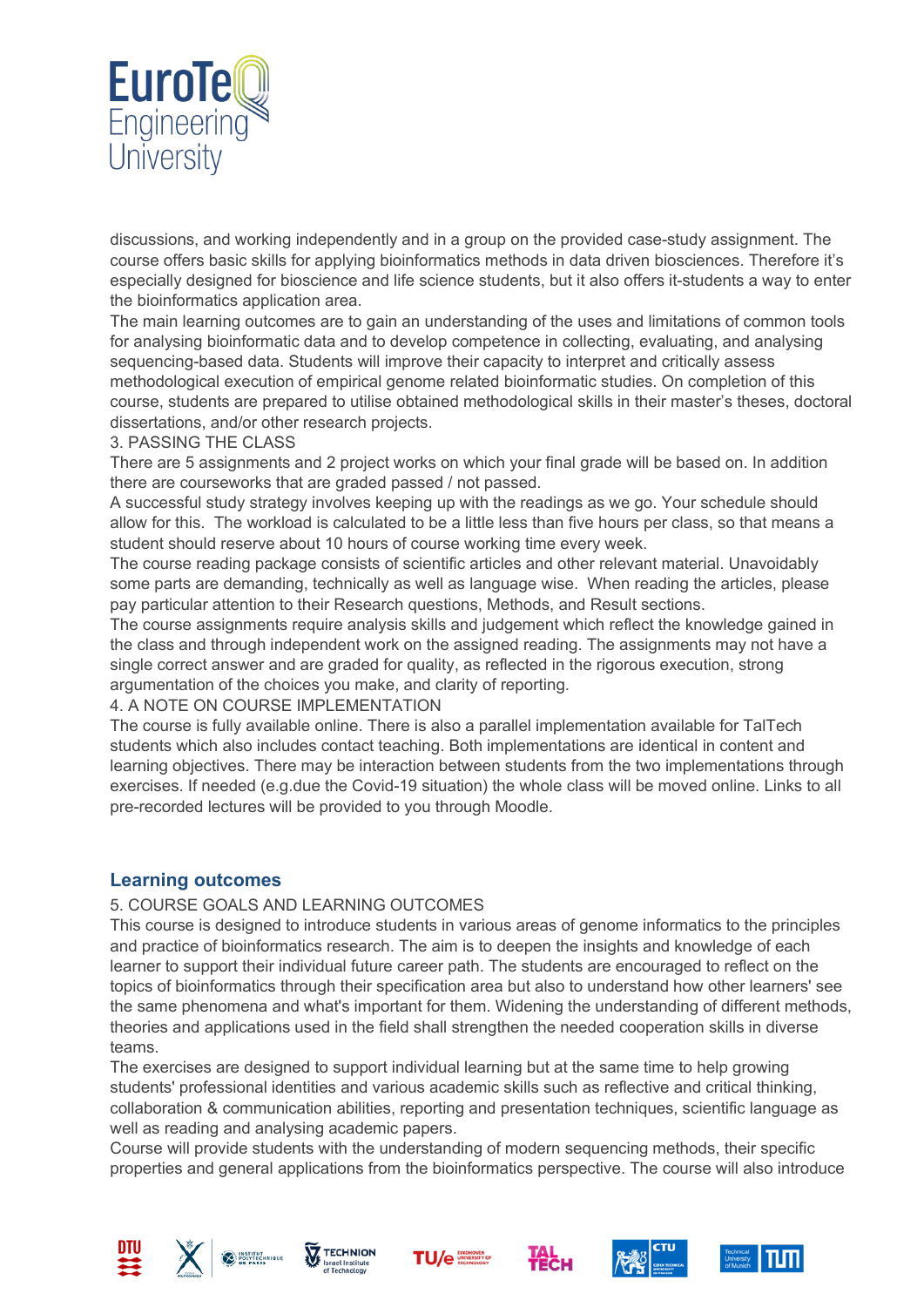

students to genome wide bioinformatics approaches and methods so that the student will be able select correct methods to address biological research questions.

After completing the course, the student is able to:

explain how the data is produced by modern sequencing methods, what are the basic applications regarding genome informatics and how the data is presented, stored and processed;

use sequencing data to address simple research questions using concepts such as de novo genomics, gene prediction and annotation, and gene expression analysis;

review and select suitable tools and approaches for above mentioned research questions.

# **General information**

| <b>Contact hours per week:</b>   | $0 - 4$                                                                                                                              |
|----------------------------------|--------------------------------------------------------------------------------------------------------------------------------------|
| Total workload:                  | 156 (in student hours for the whole course)                                                                                          |
| <b>ECTS credits:</b>             | 6                                                                                                                                    |
| Language:                        | English                                                                                                                              |
|                                  |                                                                                                                                      |
| Course start date:               | 29 August 2022                                                                                                                       |
| Course end date:                 | 31 December 2022                                                                                                                     |
| Add. info about start date:      | flexible starting possibility until 1.10., please ask more info                                                                      |
| <b>Weekly teaching day/time:</b> | Course is implemented in hybrid learning and can be taken fully online.                                                              |
| Time zone:                       | CET +1 (Estonia, Israel)                                                                                                             |
| <b>Further information:</b>      | Provider: Department of chemistry and biotechnology, TalTech, Estonia                                                                |
|                                  |                                                                                                                                      |
| <b>Prerequisites:</b>            | IT and computer skills: access to a up to date computer, comfortable with<br>using computer as a tool, ability to install programmes |
|                                  | Basic knowledge of molecular biology and nucleic acids                                                                               |
| <b>Activities and methods:</b>   | Pre-recorded lectures, exercises and self-study                                                                                      |
| <b>Presence on campus:</b>       |                                                                                                                                      |

### **Final examination**

| Form:                        | no examination |
|------------------------------|----------------|
| Date:                        |                |
| Location/format:             |                |
| <b>Re-sit possibility:</b>   |                |
| <b>Transcript available:</b> |                |